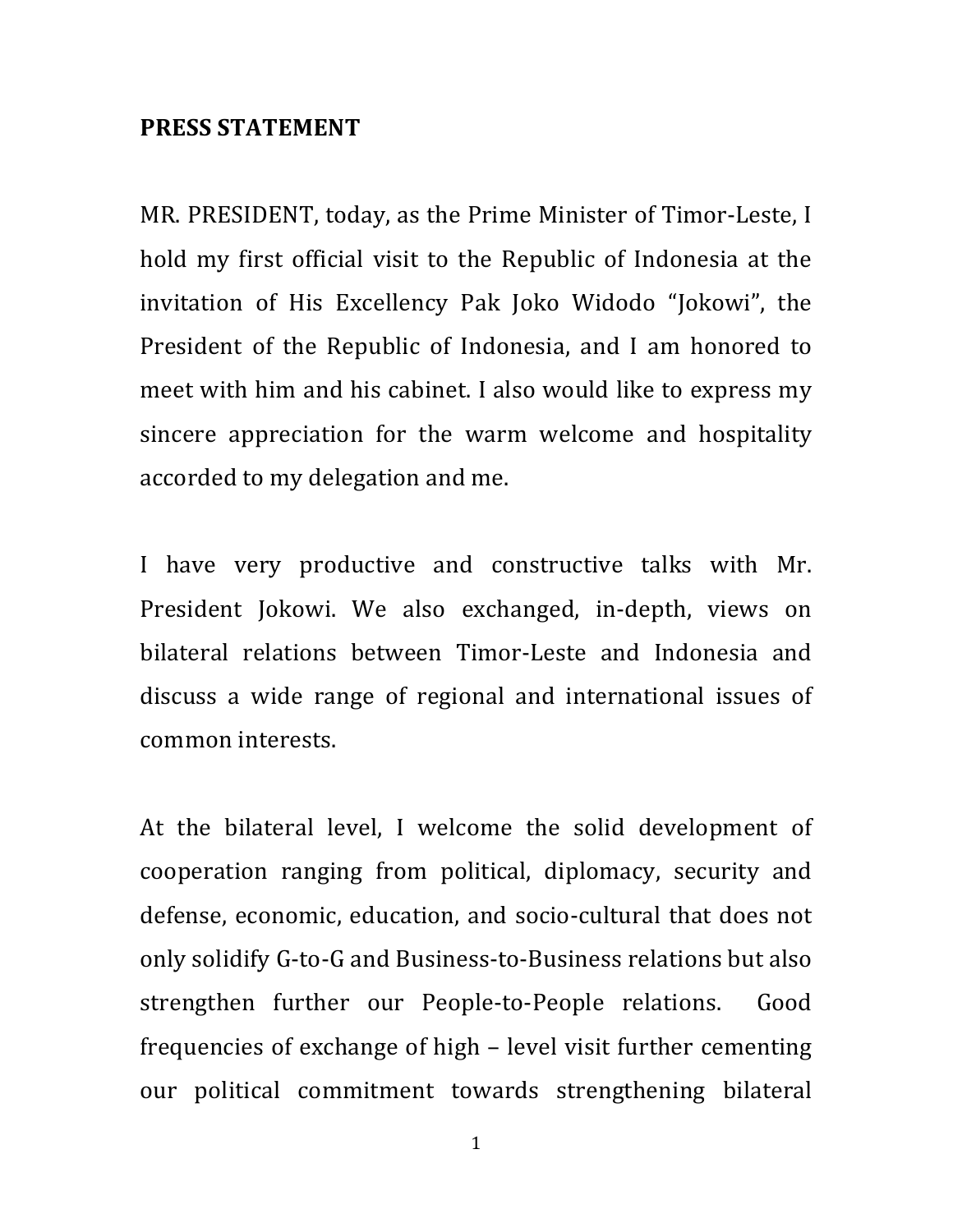relation. Business relation marks its positive trends of enhanced trade and economic cooperation where our chamber of commerce maintains contacts and many Indonesian companies (14 state-own companies and about 400 private trading companies) are operating in Timor-Leste. There are about 5000 Timorese students who are studying in Indonesia while there are 7000 Indonesian citizens who are currently residing in Timor-Leste for different purposes.

Bilateral cooperation is increasing in all areas established through more than 50 frameworks of agreement between our two countries. I appreciate Indonesia's continued commitment to enhance capacity building partnership and technical assistance, particularly in the fields of agriculture, fisheries, forestry, trade and infrastructure, in line with Timor-Leste's national development agenda and priorities. Today we witnessed two  $(2)$  more agreements in the area of agriculture and forestry signed.

On land border negotiation, I welcome the progress made thus far where all nine (9) border crossing points have been opened to utilize border crossing pass in order to facilitate the movement of peoples of both countries who reside in the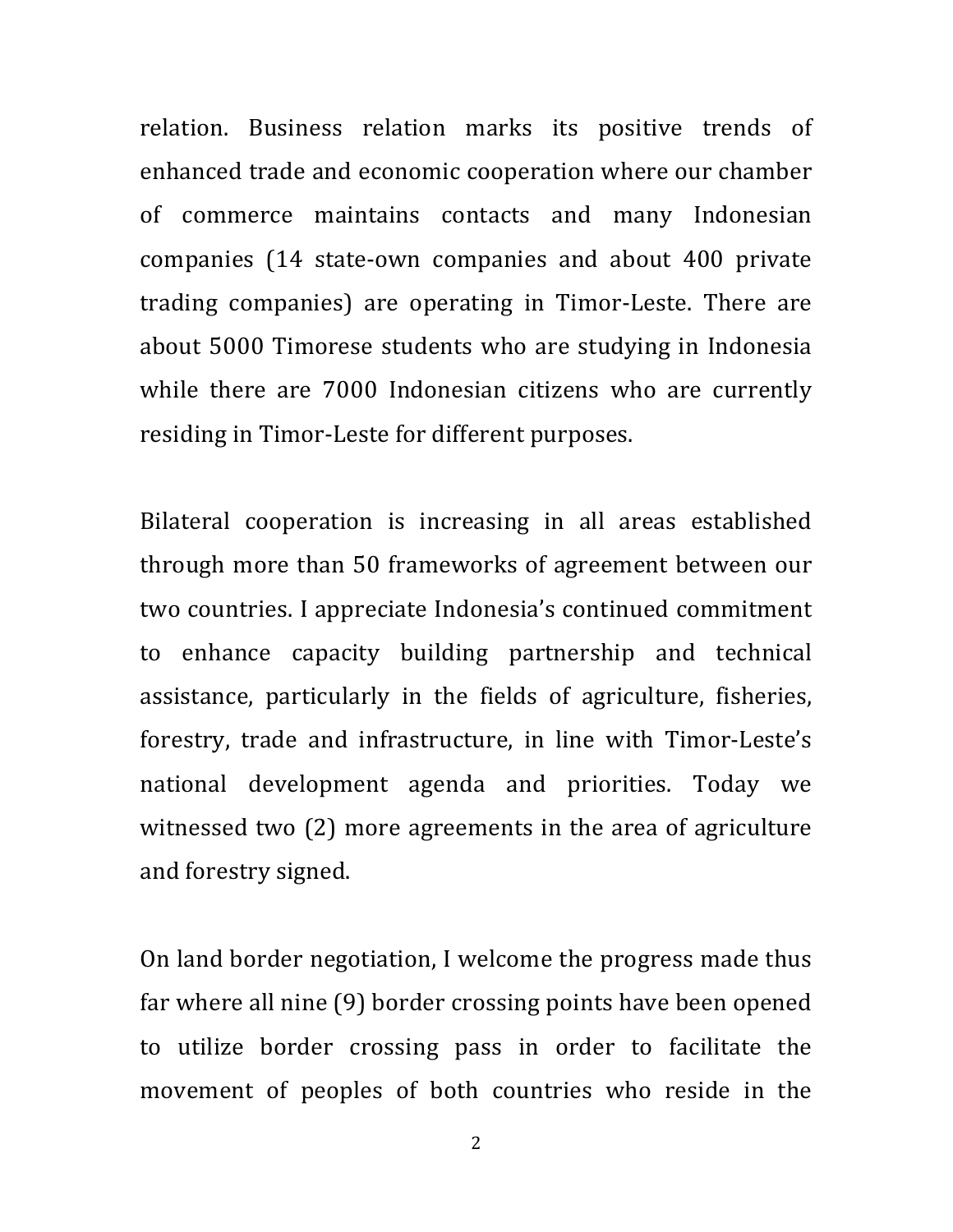border areas. I look forward to the launching of border regulated market in the near future, perhaps in 2016. I also would like to reiterate the commitment of the Government of Timor-Leste that I lead to expedite the effort leading towards the resolution of the two  $(2)$  remaining un-resolved segments of the land border.

Having said that, I would also like to inform that my government is ready to commence the discussion on the maritime boundary delimitation with Indonesia in accordance with UNCLOS 1982 of which our two countries are party to. In this regard, I have instructed my technical team to prepare for the initiation of the consultation within this year, perhaps before or during the next Joint Border Committee (JBC) meeting to be held in Dili soon.

I would like to reiterate the commitment of my government and underscore the importance of maintaining close coordination and consultation between our two countries through the existing bilateral mechanisms namely Joint Ministerial Commission (JMC), the Senior Officials Meeting (SOM) Scorecard of the JMC on Bilateral Cooperation, the

3